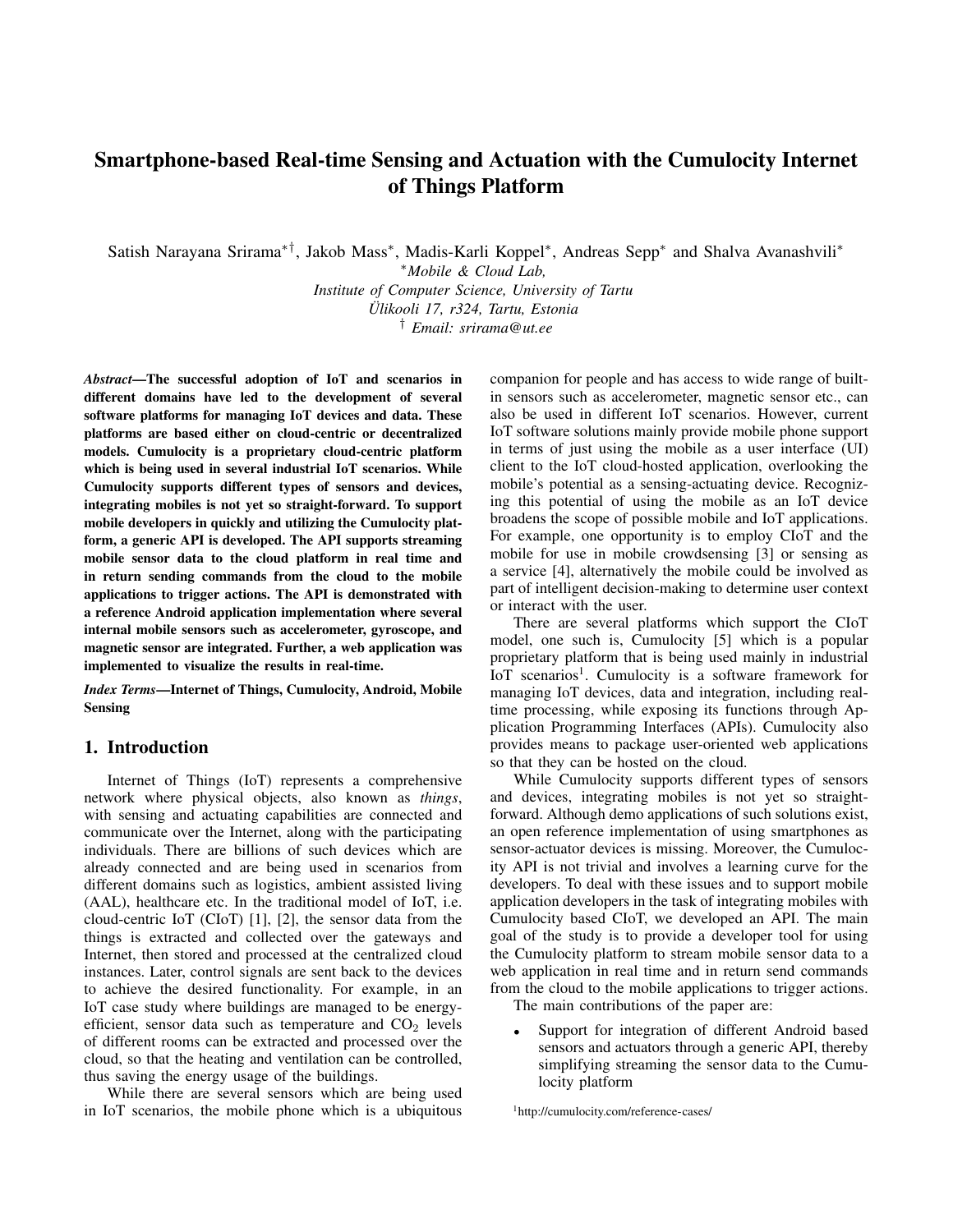Web interfaces to display the live data stream from different mobiles

The rest of the paper is organized a follows: Section 2 discusses the related background regarding cloud IoT platforms and smartphone sensing therein. Section 3 provides the proposed system architecture and discusses how the API fits into it. Finally, section 4 concludes the work and provides pointers for future work.

## 2. Background and Related Work

Thanks to the current hype around the IoT phenomena, a large number of software platforms for managing IoT devices and their data exist, with varying characteristics: free-to-use, commercial [6], open-source and closed-source [7].

The core features for an IoT platform can be summarized as:

- **Device Integration**, i.e. providing the means to integrate devices. There must exist some standardized interface, using which, devices can communicate with the platform so that the device functionalities such as sensor reading or actuating can be invoked. Device integration may additionally involve device discovery, device management (e.g. software updates), fault-tolerance.
- Data Management. As most IoT-solutions are heavily data-driven, the platform should take care of data storage, structuring and organization. The data management may involve historic data, real-time values or both.
- Automation, "smart rules". Integrating devices, their capabilities and data into one platform creates the opportunity of setting up automated decisions (or sequences of decisions, workflows). The platform should provide means of setting up these rules. This may be through some programming or scripting interface, through a user interface, or both.
- Integration with external (web) services Oftentimes, the automation rules involve invoking external web services. For example, sending a tweet on Twitter or creating an event in some external system. To this end, many platforms have built-in support for certain web services such as IFTTT.com [8].

In the following, we provide an quick overview of existing Cloud-based IoT platforms. While there is also a significant amount of research and existing solutions in terms of noncloud-based (decentralized) IoT frameworks, such as Open-HAB [9], due to the scope of this paper we are focusing only at the CIoT solutions.

## 2.1. Cloud-based (centralized) IoT platforms

**2.1.1. Thingspeak.** Thingspeak<sup>2</sup> is a open-source, free-touse IoT platform with MATLAB analytics support. Thingspeak organizes device data into *channels*, and limits data

<sup>2</sup>https://thingspeak.com/

fields to 8 per channel. Devices can be integrated using HTTP or MOTT [10]. It provides a web interface for assembling data visualizations. Thingspeak allows users to create analysis and decision-making based on MATLAB scripts. Combining MATLAB analytics with other webservice integration supported by the platform, such as Twitter, users can create mashup applications.

**2.1.2. Cumulocity.** Cumulocity<sup>3</sup>, established by Cumulocity GmbH is a commercial, free-to-try IoT platform. It provides API-s for integrating devices and web services via technologies such as RESTful HTTP, MQTT, ZigBee, LoRa and others. Cumulocity takes a device-oriented approach in device integration, meaning that all connections between the device and cloud platform are initiated and handled by the device. As a result, there is no need for the device to expose any ports in order to listen for connections, for instance.

Cumulocity also features an ecosystem for building endto-end UI applications, a high-level real-time processing language for data transformation and decision-making. The real-time processing can be used via a custom language (Cumulocity Event Language). The platform does not provide a visual analytics tool, but individual data streams can still be visualized and custom visualizations of the data can be assembled using web widgets.

Cumulocity also supports connecting to other web services through extension plugins.

2.1.3. Thingworx. Thingworx [11] by PTC is a commercial IoT platform oriented at the industrial domain. Thingworx employs a model-based application development approach.

Like Cumulocity, Thingworx devices initiate the connection to the Thingworx cloud. To this end, Thingworx provides tools such as the AlwaysOn<sup>TM</sup> protocol, which is based on the WebSocket, HTTP and TLS technologies [12].

Thingworx additionally provides a visual mashup tool for combining the data services available within ThingWorx to create applications. Further, it features an analytics toolset which allows creating machine-learning based analytics applications with a UI based tool for describing data and creating prediction models, anomaly detection and so forth. Most of the analytics features can be used via the visual interface or via the REST API.

### 2.2. Mobile Phones as Sensors

Cumulocity provides a demo application called the *Android Cloud Sensor app* [13]. However, the solution is not open-source and is meant as a demonstration of the platforms capabilities. The application supports the following sensor data: acceleration, (GPS) location, luxometer, gyroscope, RSSI, magnetic field, rotation and the following actuator functions: display message, vibrate.

If a mobile developer wishes to create their own Cumulocity-based mobile sensing application, the Cloud Sensor App however does not provide anything in terms

<sup>3</sup>https://www.cumulocity.com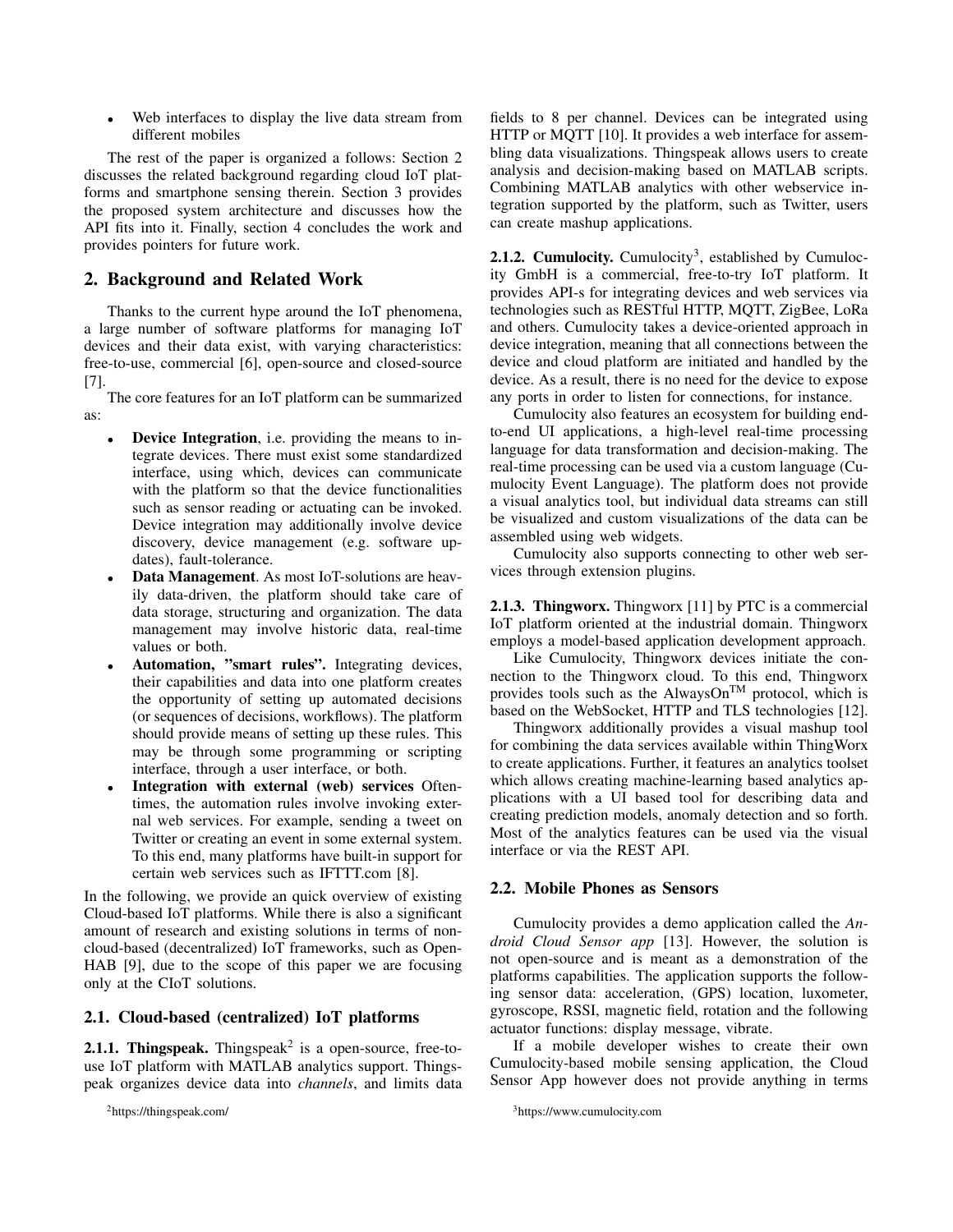

Figure 1. System Overview

of extensible developer tools or APIs, as the developer has to implement their own sensing and actuating integration using the Cumulocity API.

## 3. System Design & Implementation

Our envisioned mobile sensing system (see Fig. 1) consists of 3 main components: the Cumulocity cloud platform; a mobile application for sending data and receiving commands; and a web application for data visualization (analysis).

The mobile application has been implemented with extensibility in mind, to this end it includes an API for defining new sensors and actuators. The API consists of generic interfaces which enable developers to focus on implementing the mobile-specific aspects of creating sensor readings and actuator behaviour, while minimizing the effort of integrating with the cloud platform.

In the following subsections, we describe each of the 3 components in depth. Note, that while we present an Android implementation of the mobile API in this work, we have also implemented a corresponding iOS version, available on Bitbucket<sup>4</sup>.

## 3.1. Android Application

The Android application is native, all action takes place inside a single Activity. It is meant as a guideline or reference implementation on how to use the APIs *CumulocitySensor* and *CumulocityControllerListener* classes. For that, an example *CumulocityController* and *CumulocitySensorImpl* have been created. Two helper classes, that are platform specific, are also included: *RegistrationHelper*, that helps with registering and requesting credentials, and *NetworkUtil*, that deals with requests for sending and receiving data from the cloud platform.

3.1.1. Modular Design, API. As shown in Fig. 1, "Mobile Device" , Java interfaces are provided to the developer to simplify communication with the Cumulocity API. It reduces the learning curve by generalizing and reducing the number of steps required for basic flows.

Adding new sensors is as generic and easy as possible. In this case, a sensor can be anything the user wants, as long as it is implements the CumulocitySensor interface. The interface is very simple - all it requires from the user is to first register it with a sensor name, names of values as an array (e.g. "x", "y", "z") and the minimal update frequency. After doing this, whenever the user has new data available for their abstract sensor, they can call a function on the interface which will send the data to Cumulocity if at least the minimal update time period has passed.

Implementations of interfaces are also provided. CumulocitySensorImpl provides an example of the interface implementation, specifically targeting easy to add internal targets. If the user wants to create their own custom CumulocitySensor which does not use the internal sensors, they'll have to create their own class which implements the interface.

The CumulocityController is a utility class that handles connecting to the cloud, device registration and respective callbacks. For initiating a connection to the cloud platform, the user merely needs to provide the URL of Cumulocity instance, everything else is automated.

Once the device has been successfully registered, the user can call a method in the controller to register a new CumulocitySensor. Once all sensors are added, another method of the controller starts updating the sensors if they have any new data available. The controller is implemented as a generic class so that it can be integrated into common Android components such as Activity or a Service without having to change anything internal to it.

<sup>&</sup>lt;sup>4</sup>https://bitbucket.org/mobilecloudlab/madp\_fall2017\_ cumulocitystreaming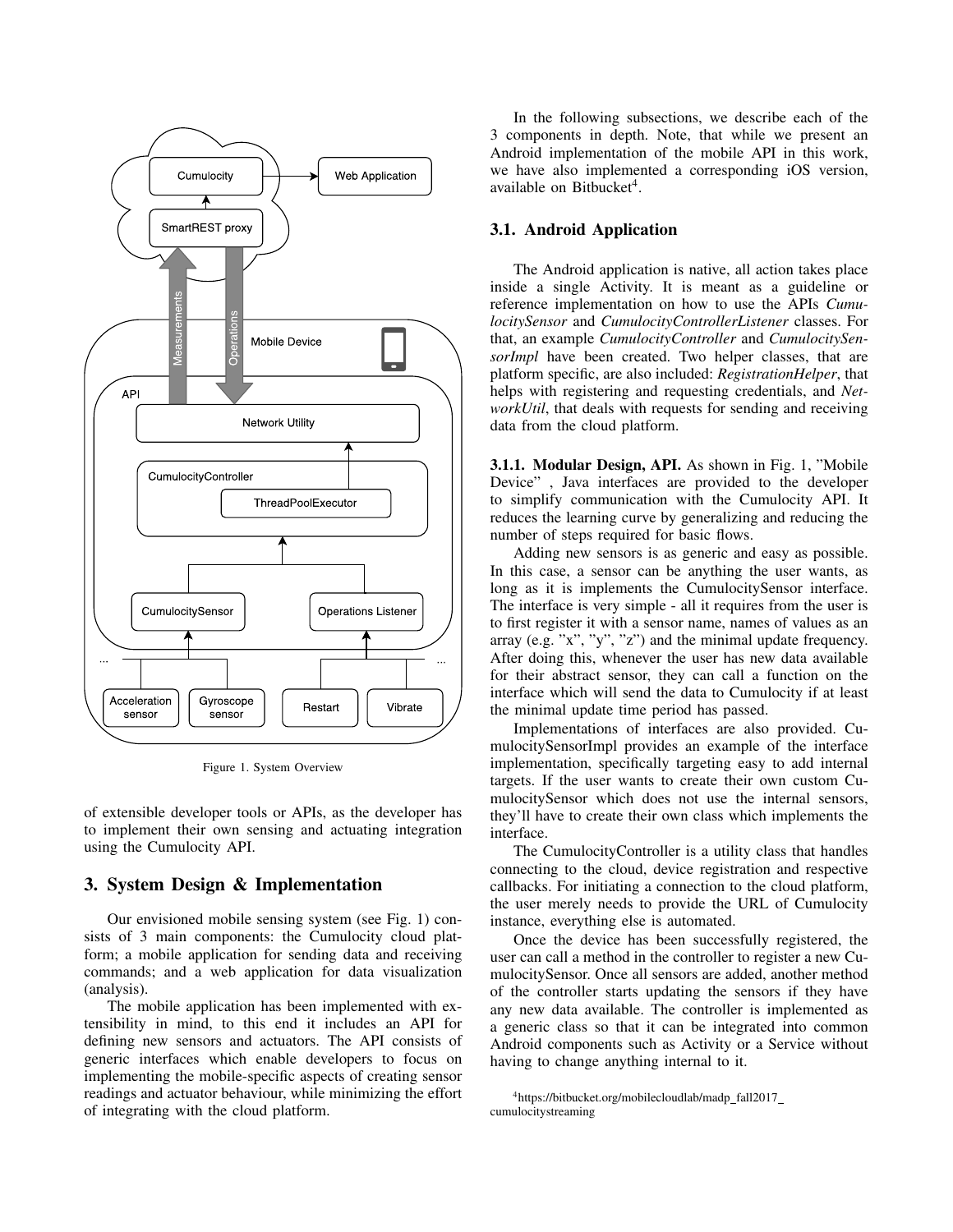3.1.2. Device bootstrapping. Life cycle of the Android application is divided into two main parts. First, credentials from Cumulocity are fetched to register the device. This is only required once, as the device stores the credentials in its preferences and they are later used for additional requests.

This step is integrated inside *CumulocityController*, *RegistrationHelper* and *NetworkUtil* classes. The developer must only create an instance of *CumulocityController* and add a listener to it that implements *CumulocityControllerListener* and listens to *onDeviceRegistered()* event. All intermediate steps - credential fetching, device creation, registration - are performed in the background and are hidden from the developer.

3.1.3. Sending and receiving data. The second part of the life cycle is sending sensor data (measurements) and receiving operations from Cumulocity. After the device is registered, the application will try to register a SmartREST template for each sensor.

SmartREST is a Cumulocity tool for compressing payload sizes, thus making the application more lightweight, further details on SmartREST are described in the next section.

After template registration, the application starts sending sensor data using the templates.

In addition to sending sensor data, the application also queries for operations from Cumulocity. To do this, the application subscribes to operations with the given device ID and starts waiting by long polling. Demo application is waiting for *c8y Restart* and *c8y Vibrate* operations. Once again, this is coupled away into internal classes. The developer only has to decide which operations to listen for using *CumulocityController*'s *initOperationListener()*. Once an operation is received, the application Activity is notified via *onOperation()*.

#### 3.2. Cumulocity API

In the previous section we demonstrated how our API can be used. In this subsection we describe the standard Cumulocity components which our API internally uses, highlighting the work involved in implementing a similar solution without our API.

3.2.1. SmartREST. SmartREST is an extension of the standard HTTP REST protocol developed by Cumulocity. It is designed to reduce used bandwidth by introducing a template system for sending only minimal requests.

Before being able to use SmartREST, one should create a template for the request with a specific identifier (X-Id). The template can be thought of as a shortened format of the REST request body which will be sent to Cumulocity. It includes the number of parameters, their types, the name of the template and so forth. An example template registration request is shown in Fig. 2. The *json* body of the request describes the template itself. Based on this template, SmartREST requests will be translated (uncompressed) at

```
POST /s
{
  "c8y_Acceleration":{
        "x":{"value": "&&" },
        "y":{"value": "&&" },
        "z":{"value": "&&" }
  },
  "time": "&&",
  "source":{"id":"&&"},
  "type":"c8y_Acceleration"
}
```
Figure 2. Sample SmartREST template registration request

the cloud to the corresponding original JSON format which the normal REST API expects.

The SmartREST proxy endpoint URL on Cumulocity is also shortened to "/s" instead of for example "/measurement/measurements" when using the standard REST API, again decreasing request sizes. After registering the templates, the provided X-Id from the template registration response is stored.

Measurements request headers consists of the same X-Id and Authorization header. A request example is shown in Fig. 3, it corresponds to the template presented in Fig. 2.

POST /s 200,1,2,3,433765

Figure 3. Sample SmartREST sensor measurement request body

The first number is the template id, next three numbers are the sensor values and the last one is the device id.

SmartREST is used for sending Sensor data in Android and iOS demo applications. A network bandwidth Comparison of sending four sensors with and without SmartREST is shown on Fig. 4. It is visible that the difference is about six times when four sensors are used. Approximate data sent per hour is 28 MB, compared to 120 MB without using SmartREST.

3.2.2. Operations. Operations allow sending actions to connected devices, such as restarting or taking a picture. Our demo application implements the restart and vibrate



Figure 4. Comparison of bandwidth usage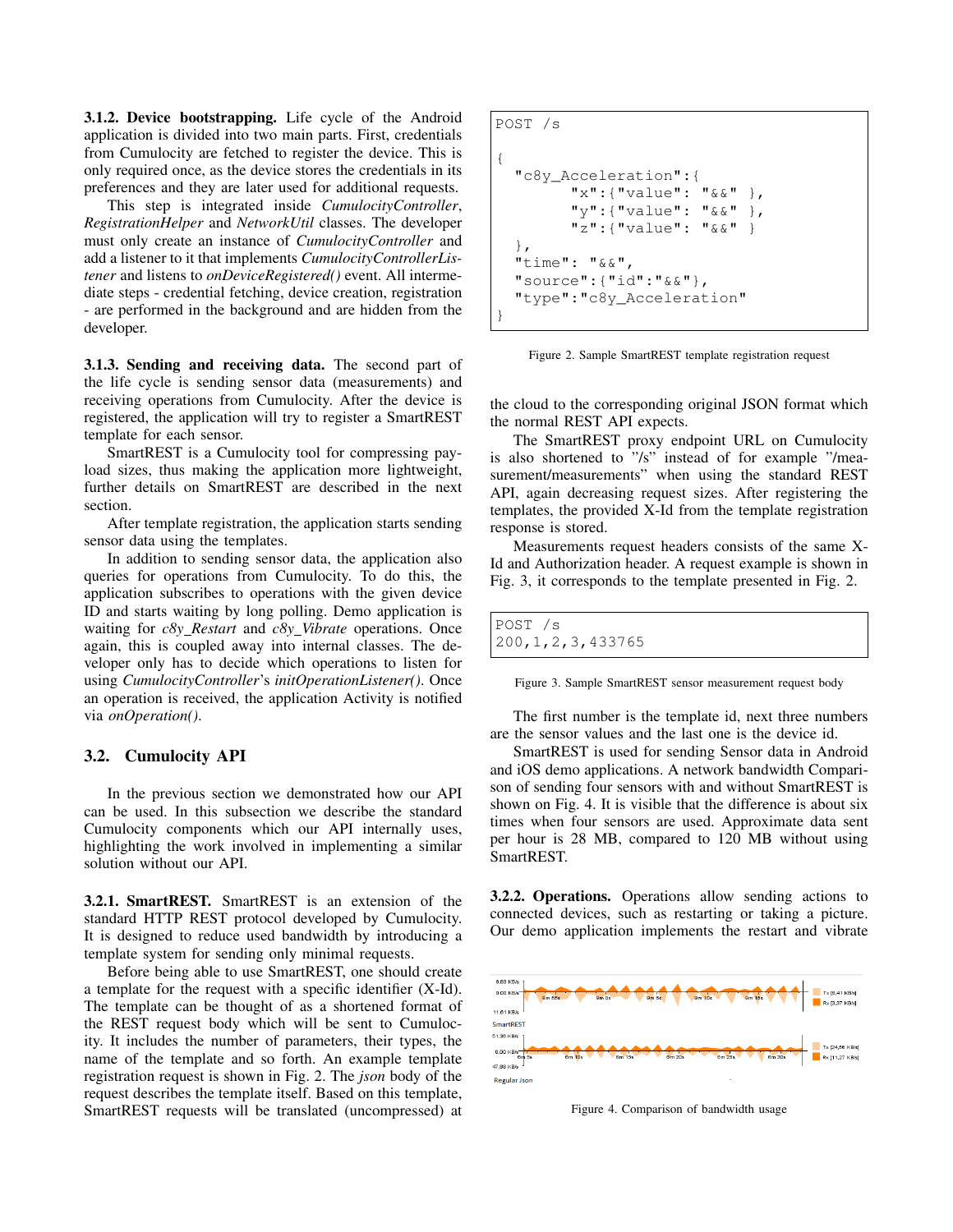

Figure 5. Simplified operations structure

operations. More detailed information about operations can be found from official documentation<sup>5,6</sup>.

The implementation of operations involves three distinct steps, also shown in Fig. 5:

- 1) handshake
- 2) subscribe
- 3) poll

First step in operations procedure is the handshake. It is a POST request "80" (SmartREST shortcut) to */devicecontrol/notifications* and the response is  $\langle$  *clientID*  $\rangle$ .

Next, this *clientID* is then used to subscribe for operations for the device. The subscription request format is shown in Fig. 6. One *clientID* can be used to subscribe to multiple channels.

POST /cep/realtime [{ "channel": "/meta/subscribe", "clientId": "<clientID>", "subscription": "operations/<deviceID>" }]



The third step is polling for new operations, as shown in Fig. 7.

```
POST /devicecontrol/notifications
[{
  "channel":"/meta/connect",
  "connectionType":"long-polling",
  "clientId":"< clientId>"
}]
```
#### Figure 7. Operations polling request format

The device should not close the connection and start waiting for response, it only receives a response once an operation is sent. When the device receives a response it would be good to also push to */devicecontrol/operations/*<*operationId*> value {"status" : " $SUCCESFUL$ " } to let Cumulocity know that operation was completed. After the operation is received the device should start long-polling again to wait for new operations.

Operations are invoked either by using the Cumulocity web UI or by POST-ing to /devicecontrol/operations/. The body should be a json, that contains the operation and deviceID, for example:

```
{"deviceId": "433765", "c8y_Vibrate":{} }
```
At the moment only receiving keyword-based operations is supported. However, adding support for parameters is easy as it only requires changing the way json is parsed.

#### 3.3. Web Application

The third component of the presented system is a web application that fetches data from Cumulocity instance and visualizes it to the end user.

The web application has two main views. The first one is used for entering Cumulocity instance URL and user credentials, which are used to fetch the list of available devices. The compatible devices are denoted by the Cumulocity "type" field being set to "c8y SensorPhone". Once a compatible device is selected, the user is forwarded to the visualization page.

The second view is the visualization page, shown in Fig. 9. The user is presented with a *three.js* [14] 3D canvas, containing a phone model which visualizes the rotation of the phone in physical space.

| Add a sensor                        |        | ×                 |
|-------------------------------------|--------|-------------------|
| Sensor name:                        |        |                   |
| e.g. c8y_Gyroscope                  |        |                   |
| Comma-separated value names:        |        |                   |
| e.g. x,y,z                          |        |                   |
| Min value:                          |        |                   |
| $-10$                               |        |                   |
| Max value:                          |        |                   |
| 10                                  |        |                   |
| Sensor update frequency in seconds: |        |                   |
| 1                                   |        |                   |
|                                     |        |                   |
|                                     | Cancel | <b>Add Sensor</b> |

Figure 8. Adding new sensor in web application

Additionally, there are three default graphs available which show real-time data fetched from Cumulocity. The default graphs are for accelerometer, gyroscope and rotation sensors. However, more sensors of any type can be easily added either by code or by using the user interface, shown in Fig. 8. To add a new sensor, the user has to know the Cumulocity sensor name along with the names of its values, e.g. "c8y\_Gyroscope" and ["x", "y", "z"] respectively. Additionally, the user can input the minimum and maximum value for the axes so the graph only shows a specific region of values on the y-axis. Lastly, the user can input the update

<sup>5</sup>https://www.cumulocity.com/guides/reference/device-control/

<sup>6</sup>https://www.cumulocity.com/guides/reference/real-time-notifications/